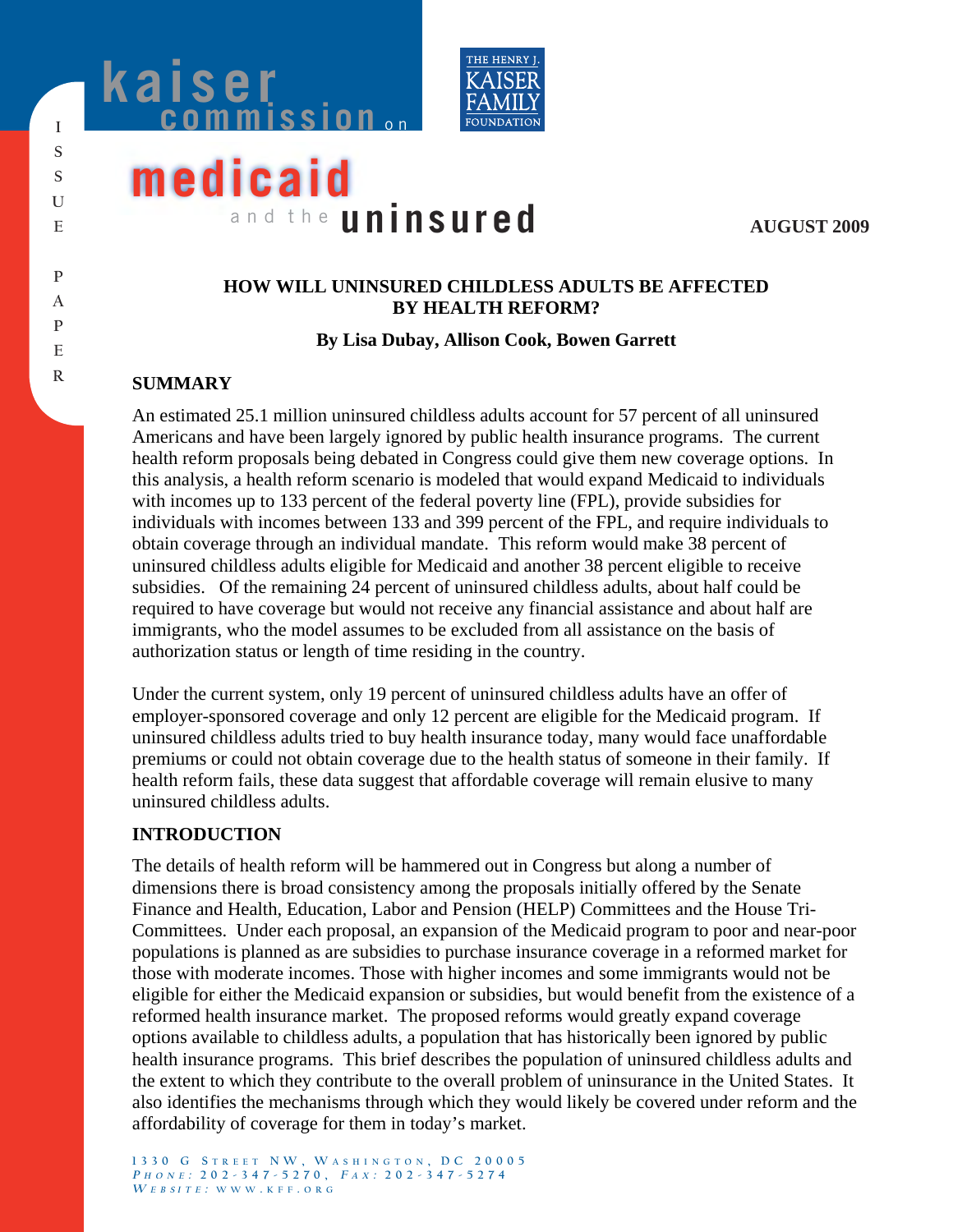## **BACKGROUND**

Childless adults who are not disabled have been largely excluded from public safety net programs such as Medicaid and the Children's Health Insurance Program (CHIP) that cover children and, to a lesser extent, parents. This circumstance is historically tied to restrictions of the Medicaid program which limit eligibility to certain categorical groups such as families with children or the disabled. As a result, public health insurance coverage of non-disabled childless adults occurs only under Medicaid waiver programs and initiatives that rely on state-only funding.

The variation in Medicaid policies for different groups is apparent when public program eligibility for childless adults is compared to that for children and parents. As of April 2009, 24 states provided health insurance coverage to childless adults.<sup>1</sup> However, only 6 of these states provided the full scope of benefits available through the state's regular Medicaid program, with Vermont offering the most generous full benefit coverage at 150% of the federal poverty level (FPL). In four states, coverage and subsidies is limited to certain groups of childless adults, for example, those working in small firms or who are self-employed.<sup>2</sup> Further, in six of the states, enrollment for childless adults was closed as of April 2009.

In contrast, all but seven states cover children in families with incomes up to 200 percent of the FPL under Medicaid and CHIP, with 25 states covering children with incomes above this level.<sup>3</sup> Twenty-eight states cover parents with incomes up to the poverty level or higher and 6 of these states cover them above 200 percent of the FPL. Partly as a result of this differential policy, childless adults have much higher rates of uninsurance than children and parents and constitute a disproportionately large share of the uninsured.<sup>4</sup>

Recently introduced healthcare reform proposals have the potential to make coverage available for millions of childless adults who are currently uninsured. The Senate Finance Committee has outlined a proposal to expand Medicaid to all individuals with incomes up to 115 percent of FPL and to provide subsidies for individuals up to 400 percent of FPL to purchase coverage through a Health Insurance Exchange. The Senate HELP Committee has released legislation to expand Medicaid to 150 percent of FPL and to provide subsidies for individuals and families up to 500 percent of FPL to purchase coverage. In addition, the House Committees on Ways and Means, Energy and Commerce, and Education and Labor (Tri-Committees) have recently released a proposal that would expand Medicaid to 133 percent of FPL and would provide subsidies up to 400 percent of FPL.<sup>5</sup>

Each of the proposals also would make major reforms to the small and individual group markets establishing a mechanism or structure for risk pooling either through regional or national exchanges as specified by the Senate Finance and House Tri-Committees or state or regional gateways as proposed by the Senate HELP Committee. In addition, each of the proposals would require guaranteed issue as well as renewability and the elimination of pre-existing condition exclusions and rate variation based on health status in these exchanges or gateways. Each would also enact an individual mandate to obtain health insurance coverage.

Despite the consistency along these dimensions, the proposals vary along others. Some of the reform proposals make distinctions between whether childless adults will be served in the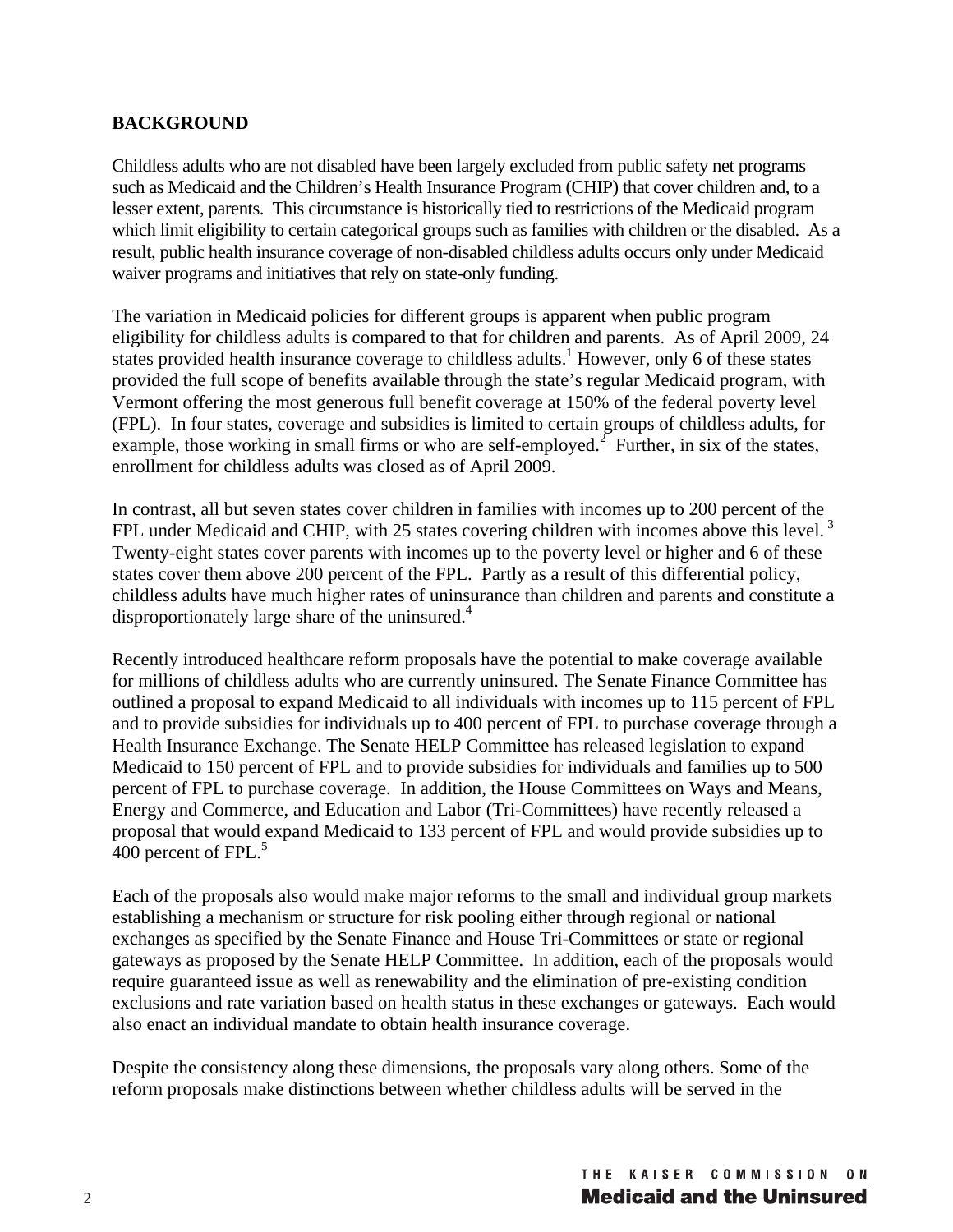Medicaid program or through subsidies in a reformed market. In the latter case, low-income childless adults would not receive the cost-sharing protections or benefit packages offered by the Medicaid program. In addition, the proposals vary by the structure and amount of the subsidies and whether those with an offer of employer-sponsored coverage would have the same affordability protections as those without an offer. Regardless, the proposals all dramatically expand eligibility for public coverage and subsidies for childless adults.

# **DATA AND METHODS**

This analysis focuses on non-elderly uninsured childless adults, that is, individuals age 19 to 64 who do not have a child 18 years old or younger living at home. The main source of data for the analysis is the March 2008 Annual Social and Economic Supplement to the Current Population Survey (CPS) representing income and health insurance coverage for 2007. A long standing debate exists regarding whether insurance estimates from the CPS represent people who responded by providing their coverage at the time of the survey or responded about their health insurance coverage over the course of the year (as intended) but with recall error because of the long reference period. The Census Bureau commented on this issue and stated that CPS estimates were more closely in line with point in time estimates of the uninsured.<sup>6</sup> In this brief, we interpret the data as providing measures of the average point in time experience. While the CPS is the most frequently cited national survey on health insurance it lacks information on a number of factors needed for this analysis. As a result, CPS data are supplemented in a number of ways.

First, individuals eligible for Medicaid, the Children's Health Insurance Program (CHIP), and stateonly financed programs are identified using a detailed Medicaid and CHIP eligibility model developed at the Urban Institute's Health Policy Center by the authors.<sup>7</sup> To account for whether foreign born individuals are unauthorized or authorized immigrants and therefore eligible for public health insurance coverage in our eligibility model, we impute immigrant status to the CPS. Imputations are based on a simulation model that identified immigrant status on the March 2004 CPS. Data from this model are used to predict immigrant status on the March 2008 CPS.<sup>8</sup> Second, estimates of insurance coverage are adjusted to account for the underreporting of Medicaid and CHIP on the CPS using a methodology developed for previous analyses.<sup>9</sup> This adjustment had the effect of reducing the uninsured by 1.1 million (from 45.0 million to 43.9 million), all of whom were children.

Third, the CPS lacks information regarding whether individuals have an offer of insurance from their employer as well as the costs faced by individuals and families of obtaining employer-sponsored or private non-group coverage. To address these data gaps, we use baseline data from the Health Insurance Policy Simulation Model (HIPSM) to model whether uninsured employed individuals have an offer of coverage that they are declining, the cost of employer-sponsored coverage among those with an offer, and the cost of private non-group coverage. HIPSM baseline data are estimated using the February and March 2005 CPS and statistical matching with the Medical Expenditure Panel Survey from 2002 to 2005. Using data from the February CPS and the MEPS, HIPSM simulates individual and family level offer rates, employee premium contributions, and non-group premiums for 2004. <sup>10,11</sup> We use data from the HIPSM model to impute these variables on the 2008 CPS.

Variables estimated from HIPSM are used to approximate the cost of obtaining insurance coverage under the current system using the following algorithm. For uninsured persons who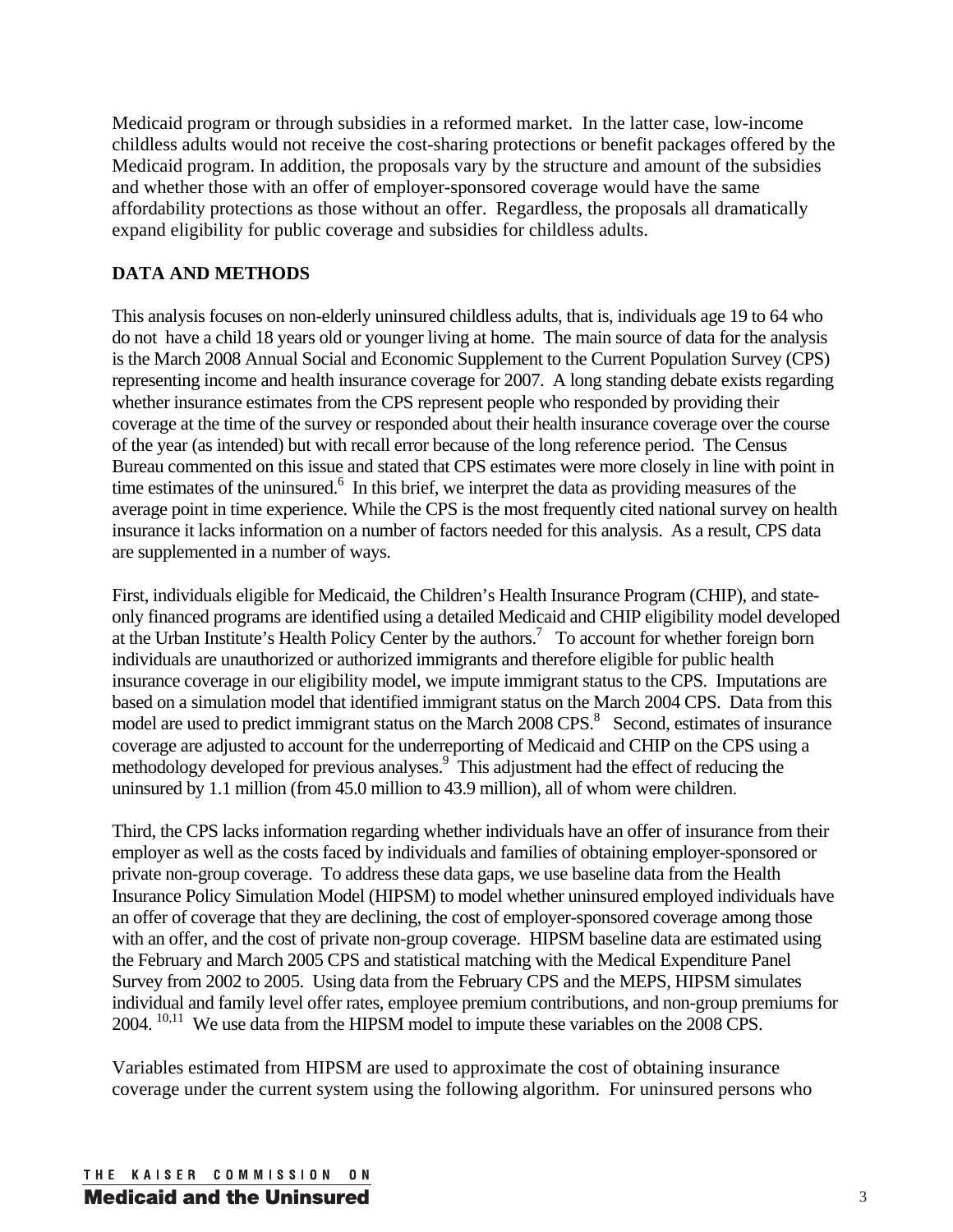have an offer of coverage from their employer either for themselves or in their family, the cost of obtaining coverage is considered to be the employee contribution for employer sponsored coverage. For uninsured persons without an offer of coverage, the private non-group premium required to cover the individual or family is considered to be the cost of obtaining coverage. Non-group premiums produced by HIPSM vary by age, sex, and health status and are summed to produce family level premiums. <sup>1213</sup> In addition, 50 percent of individuals who report being in fair or poor health are designated as uninsurable as are families with uninsurable individuals.<sup>14</sup>

Given that the proposals are relatively consistent with respect to the overall structure of reform, we model a reform scenario that would expand Medicaid to all individuals up to a specific income level and provide public subsidies to moderate income individuals. Specifically, under this model, individuals are assigned to one of three likely coverage categories based on their gross income: 1) Medicaid expansion for those with incomes below 133 percent of the federal poverty line (FPL); 2) subsidized coverage through an exchange, for those with incomes between 133 percent of the FPL and 399 percent of the FPL; and 3) unsubsidized coverage for those with incomes of at least 400 percent of the FPL.15 Unauthorized immigrants and authorized immigrants who have been in the country for less than five years are assumed to be ineligible and are excluded from these groups and the main analysis.

Importantly, the proposals being considered currently vary along some components that are not modeled here. First, the proposals differ by whether childless adults who would be made eligible for Medicaid would be served through the Medicaid program or through the exchange. Second, the proposals differ by whether and under what circumstances individuals and families income eligible for subsidies under reform but with an offer of employer-sponsored coverage would have access to these subsidies. Third, the proposals differ regarding whether recent authorized immigrants would be eligible for subsidies. This group of immigrants is assumed to not be eligible for Medicaid or subsidies which may understate estimates of those eligible for subsidies if the final legislation includes them.

## **RESULTS**

In 2007, 25.1 million non-elderly childless adults were uninsured, accounting for 57.2 percent of the uninsured non-elderly in the United States.<sup>16</sup> Under the reform options modeled here, 38.4 percent of uninsured childless adults or 9.6 million would be eligible under a Medicaid expansion to 133 percent of the FPL. Another 37.5 percent or 9.4 million have incomes between 133 and 399 percent of the FPL and would be eligible for subsidies to purchase insurance in a reformed market. Eleven percent or 2.8 million would not be eligible for either a Medicaid expansion or a subsidy due to their income being at least 400 percent of the FPL, but would still be required to purchase coverage under an individual mandate (Figure 1). Another 13.0 percent of uninsured childless adults would also not be eligible for Medicaid or subsidies because they are either unauthorized immigrants or authorized immigrants who have been in the country for less than five years. The latter group is excluded from subsequent analyses.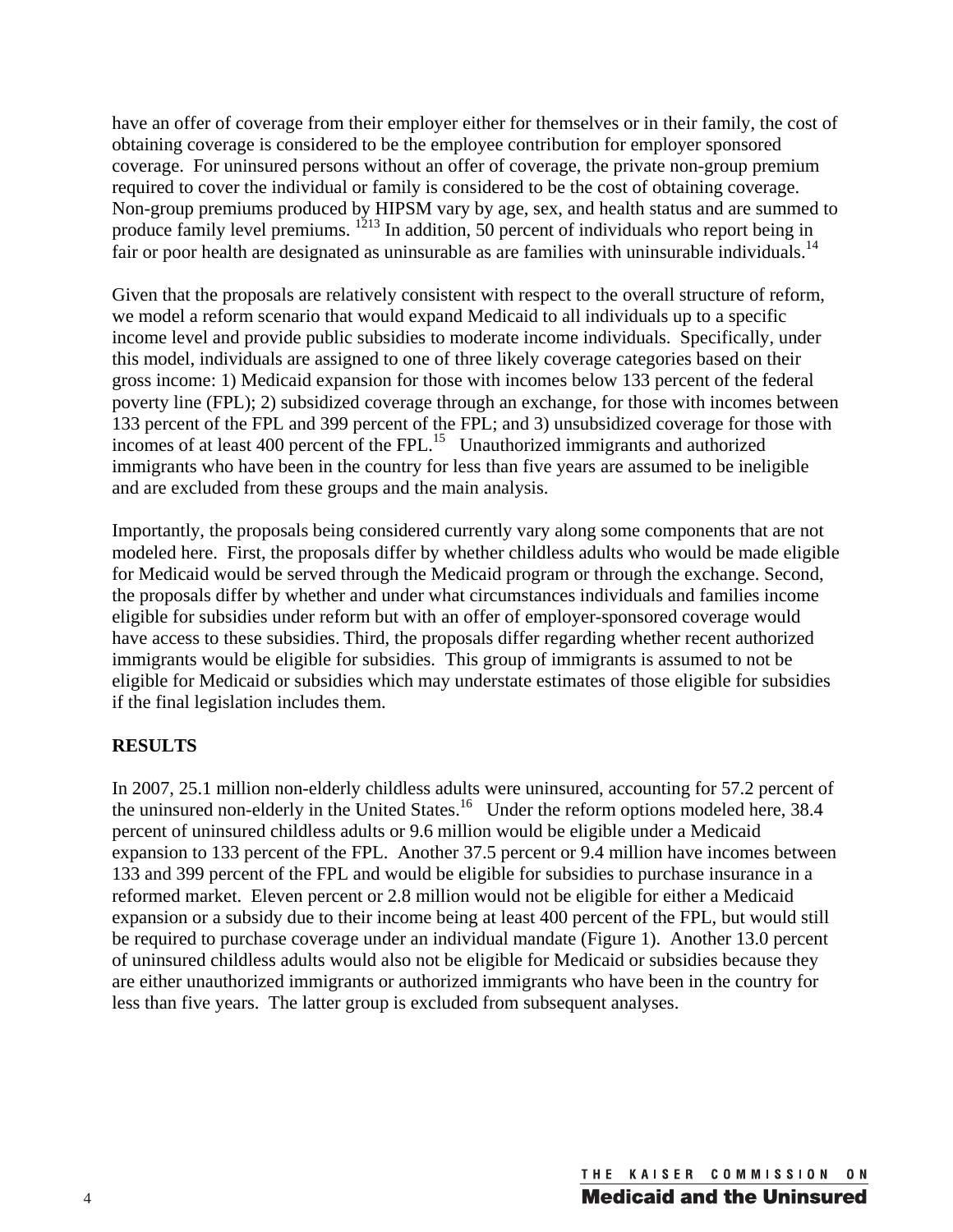

#### **Access to Health Insurance Coverage in Today's System**

Access to affordable health insurance coverage in today's market varies considerably across the three coverage categories of uninsured adults. Among those who would be eligible for a Medicaid expansion under the modeled reform, only 24.0 percent are currently eligible for public health insurance coverage and just 8.2 percent have an offer of coverage through their employer or their spouse's employer (Table 1, Figure 2).

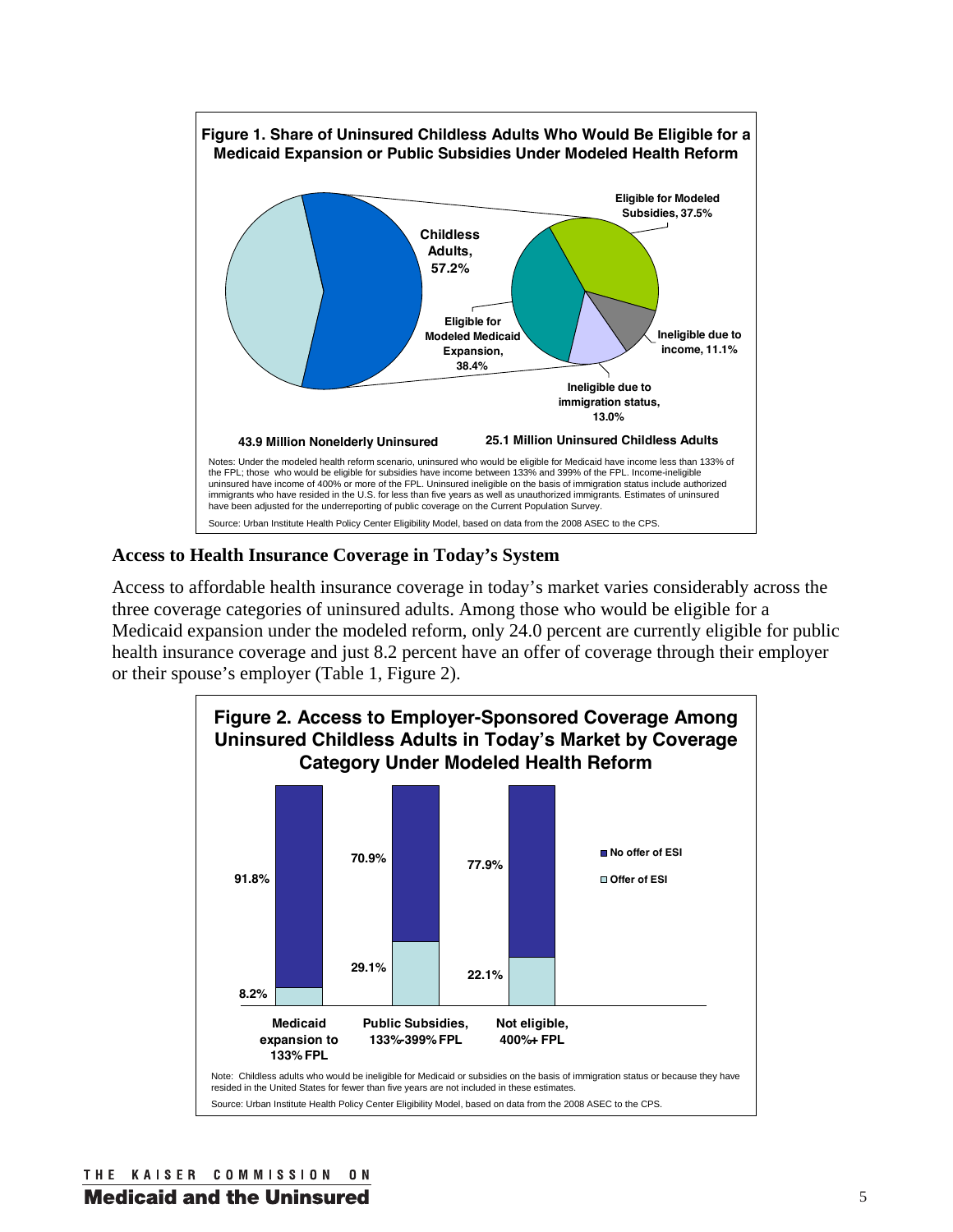|                                                | <b>Modeled Health Reform</b> |        |                                                           |        |                                                      |        |                                                    |        |  |
|------------------------------------------------|------------------------------|--------|-----------------------------------------------------------|--------|------------------------------------------------------|--------|----------------------------------------------------|--------|--|
|                                                | Total                        |        | Eligible for Medicaid,<br>Expansion to 133%<br><b>FPL</b> |        | Eligible for Public<br>Subsidies, 133% -<br>399% FPL |        | Not Eligible for<br>Subsidies, 400%+<br><b>FPL</b> |        |  |
|                                                | (millions)                   |        | % (millions)                                              | %      | (millions)                                           | %      | (millions)                                         | %      |  |
| Total                                          | 21.8                         | 100.0% | 9.6                                                       | 100.0% | 9.4                                                  | 100.0% | 2.8                                                | 100.0% |  |
| <b>Current Medicaid/CHIP Eligibility</b>       |                              |        |                                                           |        |                                                      |        |                                                    |        |  |
| Eligible                                       | 2.6                          | 12.0%  | 2.3                                                       | 24.0%  | 0.3                                                  | 3.2%   | 0.0                                                | 0.0%   |  |
| Ineligible                                     | 19.2                         | 88.0%  | 7.3                                                       | 76.0%  | 9.1                                                  | 96.8%  | 2.8                                                | 100.0% |  |
| Work Status of Family                          |                              |        |                                                           |        |                                                      |        |                                                    |        |  |
| Full-time workers                              | 13.5                         | 62.1%  | 3.0                                                       | 30.9%  | 8.0                                                  | 85.0%  | 2.6                                                | 92.8%  |  |
| Part-time workers only                         | 3.3                          | 15.2%  | 2.2                                                       | 22.7%  | 1.0                                                  | 10.8%  | 0.1                                                | 4.3%   |  |
| Non-working                                    | 5.0                          | 22.7%  | 4.5                                                       | 46.4%  | 0.4                                                  | 4.2%   | 0.1                                                | 2.8%   |  |
| Firm Size of Family                            |                              |        |                                                           |        |                                                      |        |                                                    |        |  |
| Non-working                                    | 5.0                          | 22.7%  | 4.5                                                       | 46.4%  | 0.4                                                  | 4.2%   | 0.1                                                | 2.8%   |  |
| Self-employed                                  | 4.5                          | 20.7%  | 1.4                                                       | 14.5%  | 2.3                                                  | 24.9%  | 0.8                                                | 27.6%  |  |
| $25$                                           | 2.5                          | 11.4%  | 0.7                                                       | 7.6%   | 1.4                                                  | 14.7%  | 0.4                                                | 13.1%  |  |
| 25-99                                          | 2.3                          | 10.5%  | 0.6                                                       | 6.7%   | $1.3$                                                | 14.1%  | 0.3                                                | 11.6%  |  |
| 100-999                                        | 5.4                          | 24.9%  | 1.8                                                       | 18.9%  | 2.9                                                  | 31.1%  | 0.7                                                | 25.3%  |  |
| $1000+$                                        | 2.1                          | 9.8%   | 0.6                                                       | 5.8%   | 1.0                                                  | 10.9%  | 0.5                                                | 19.6%  |  |
| Access to ESI                                  |                              |        |                                                           |        |                                                      |        |                                                    |        |  |
| No offer of ESI                                | 17.7                         | 81.0%  | 8.8                                                       | 91.8%  | 6.7                                                  | 70.9%  | 2.2                                                | 77.9%  |  |
| Offer of ESI                                   | 4.1                          | 19.0%  | 0.8                                                       | 8.2%   | 2.7                                                  | 29.1%  | 0.6                                                | 22.1%  |  |
| Premium Faced as a Percent of<br>Family Income |                              |        |                                                           |        |                                                      |        |                                                    |        |  |
| $< 5\%$                                        | 4.8                          | 22.1%  | 0.1                                                       | 1.1%   | 3.3                                                  | 35.0%  | 1.4                                                | 51.2%  |  |
| 5-9%                                           | 3.7                          | 17.1%  | 0.7                                                       | 7.7%   | 2.1                                                  | 22.6%  | 0.9                                                | 31.0%  |  |
| 10-49%                                         | 6.3                          | 28.7%  | 2.8                                                       | 29.4%  | 3.1                                                  | 33.1%  | 0.3                                                | 11.2%  |  |
| $50%+$                                         | 5.5                          | 25.3%  | 5.3                                                       | 55.5%  | 0.2                                                  | 2.0%   | 0.0                                                | 0.0%   |  |
| Family uninsurable                             | 1.5                          | 6.8%   | 0.6                                                       | 6.3%   | 0.7                                                  | 7.5%   | 0.2                                                | 6.6%   |  |
| Insurance Coverage in Family                   |                              |        |                                                           |        |                                                      |        |                                                    |        |  |
| All Uninsured                                  | 20.4                         | 93.7%  | 9.4                                                       | 97.3%  | 8.7                                                  | 93.0%  | 2.3                                                | 83.5%  |  |
| Some ESI                                       | 0.8                          | 3.7%   | 0.0                                                       | 0.5%   | 0.4                                                  | 4.4%   | 0.4                                                | 12.8%  |  |
| Some Public                                    | 0.2                          | 0.9%   | 0.1                                                       | 0.9%   | 0.1                                                  | 0.9%   | 0.0                                                | 0.9%   |  |
| Both ESI and Public                            | 0.0                          | 0.1%   | 0.0                                                       | 0.2%   | 0.0                                                  | 0.1%   | 0.0                                                | 0.1%   |  |
| Other                                          | 0.3                          | 1.6%   | 0.1                                                       | 1.1%   | 0.2                                                  | 1.7%   | 0.1                                                | 2.7%   |  |

#### **Table 1. Access to Health Insurance Coverage Among Uninsured Childless Adults in Today's Market by Coverage Category Under Health Modeled Reform**

Notes: Childless adults ineligible due to income are those who would not qualify for either Medicaid or subsidies under modeled reform because their family income is above the income eligibility threshold for both. Childless adults who would not be eligible on the basis of immigration status are not included in these estimates. Estimates of uninsured childless adults reflect an adjustment for the underreporting of public coverage on the CPS. Family characteristics are are those of the nuclear family unit composed of individuals eligible for a family health insurance policy. Firm size of family reflects the largest firm size of the working head and/or spouse in the family. Access to ESI refers to whether the family has an offer of ESI. Premiums are family premiums. Uninsurable families are those in which one or more member is estimated to be unable to obtain coverage due to health status.

Source: Urban Institute Health Policy Center Medicaid/CHIP Eligibility Model based on data from the 2008 Annual Social and Economic Supplement to the CPS.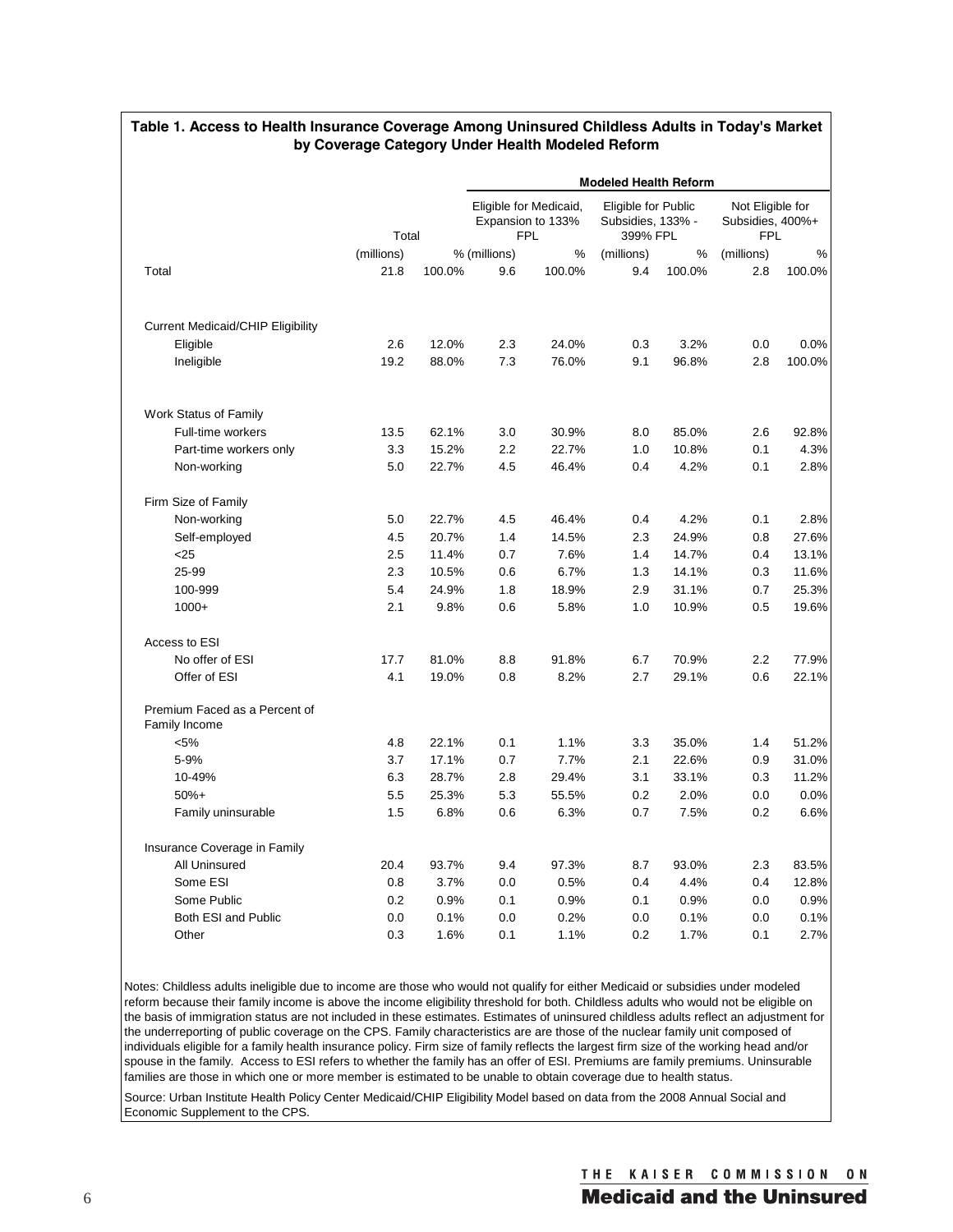This is due in part to the fact that 46.4 percent are non-workers most of whom, unlike parents in similar circumstances, do not have the option of enrolling in the Medicaid program. Among those who are working, however, the lack of employer offers of coverage occurs for those working in firms of all sizes. Twenty-seven percent of uninsured individuals who are working or who have a working spouse are self-employed, 26.8 percent are employed by small firms, and 46.1 percent are employed by large firms (data not shown).

When affordability of coverage is considered for uninsured childless adults who would be covered under a Medicaid expansion up to 133 percent of the FPL it is clear why they are uninsured. Only 1.1 percent currently face premiums below 5 percent of their income and 7.7 percent face premiums in the current market that are between 5 and 9 percent of their income (Figure 3). Nearly 30 percent face premiums that comprise between 10 and 49 percent of their income; 55.5 percent face premiums that comprise 50 percent or more of their income; and 6.3 percent are likely uninsurable in the non-group market.



Among uninsured childless adults who would receive subsidies under the reform modeled here, the picture is slightly different but affordable coverage is still largely unavailable to them under the current system. Virtually all of these uninsured childless adults are either working themselves or the spouse of a worker. Nonetheless, overall only 29.1 percent have an offer of employer-sponsored coverage. Moreover, for those who do have an offer of employer-sponsored coverage, subsidies are likely to be available only if the employee contribution exceeds some share of income. Lack of offers of coverage is not limited to those who are self-employed or work in small firms. Forty-two percent of the childless adults who would get subsidies under reform work in firms with at least 100 employees.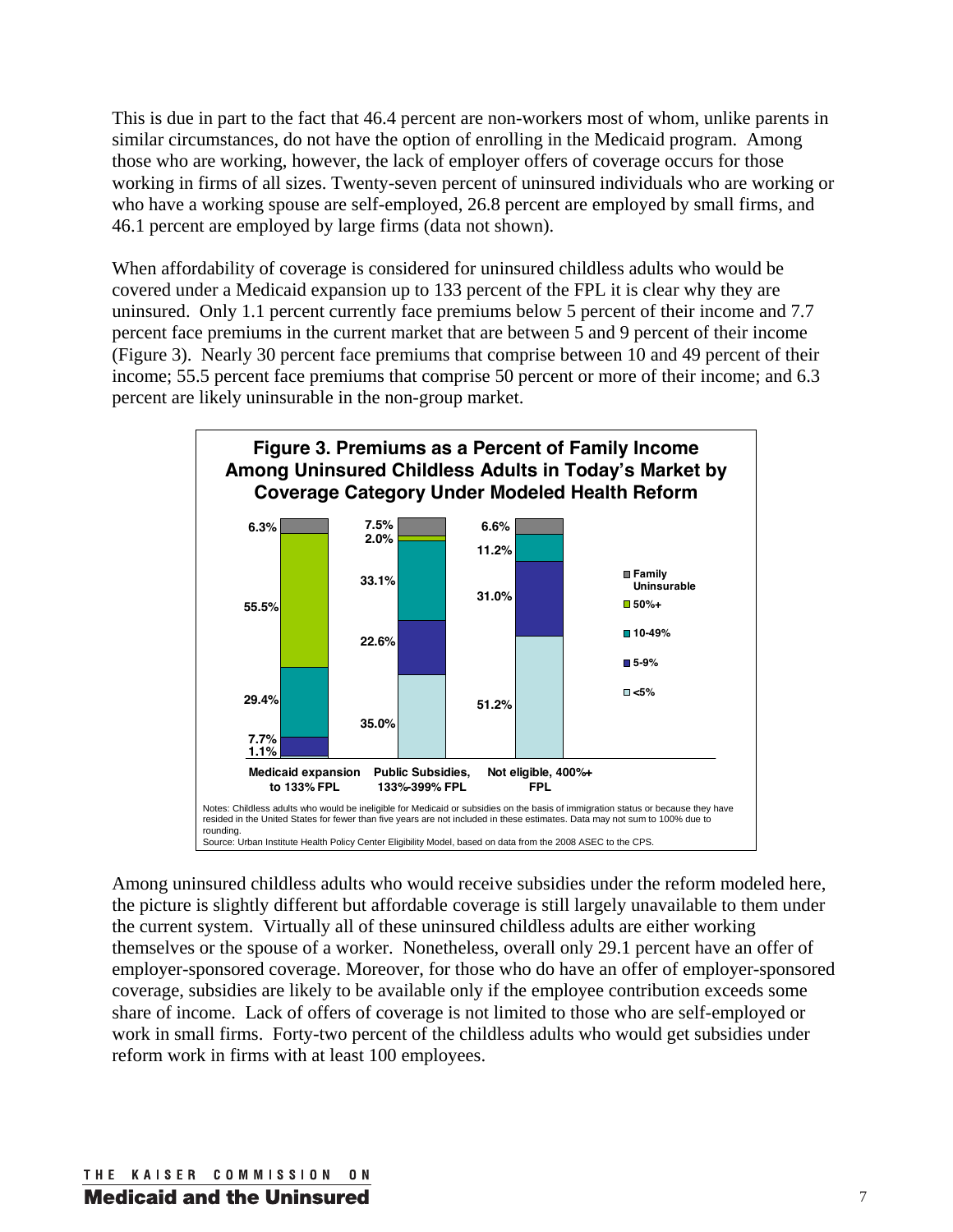More than forty percent of uninsured childless adults who would receive subsidies under reform currently face premiums that comprise 10 percent or more of their income or are uninsurable and another 22.6 percent face premiums between 5 and 9 percent of their income. However, 35 percent of these uninsured childless adults currently face premiums that are less than 5 percent of their income in the today's market. The individual mandate should mean that some of the individuals in this group who have access to affordable coverage will become insured either through their jobs or the exchange.

Among the higher income uninsured childless adults, those with incomes at least 400 percent of the FPL, 78 percent do not have an offer of coverage from their employer despite nearly full employment and the fact that almost 50 percent work in firms with at least 100 employees. When affordability is considered for this population, it appears that coverage does not exceed 10 percent of income for many. Half of these uninsured childless adults face premiums that are less than 5 percent of their income and 31.0 face premiums that are between 5 and 9 percent of income. Consequently, the individual mandate should result in increased coverage among uninsured childless adults among those with incomes of at least 400 percent of the FPL who would not be eligible for subsidies.

#### **Demographic Characteristics**

Uninsured childless adults are often portrayed as young people in good health, but the reality is more complex. Across all groups of uninsured childless adults, 24.8 percent are age 19 to 24, 23.7 percent are age 25 to 34, and 15.2 percent are age 35 to 44 (Table 2). However, 36.3 percent of uninsured childless adults are age 45 to 64. In terms of health status, about 60 percent of the childless adults in each of the groups are reported to be in excellent or very good health. About 30 percent are reported to be only in good health, 10.0 percent to be in fair health, and 4.5 percent to be in poor health.

Geographic variation is relatively consistent across the three policy groups with 41.3 percent of all uninsured childless adults residing in the South, 24.7 percent residing in the West, 18.9 percent residing in the Midwest and 15.1 percent residing in the Northeast. To the extent that states will play a role in financing expansions in coverage, these results suggests that states in the South and West will be disproportionately affected.

Finally, while uninsured childless adults have incomes that span the distribution, they are concentrated among the lower income groups. Some 44.2 percent have incomes below 133 percent of the FPL and another 43.1 percent have incomes between 133 and 399 percent of the FPL.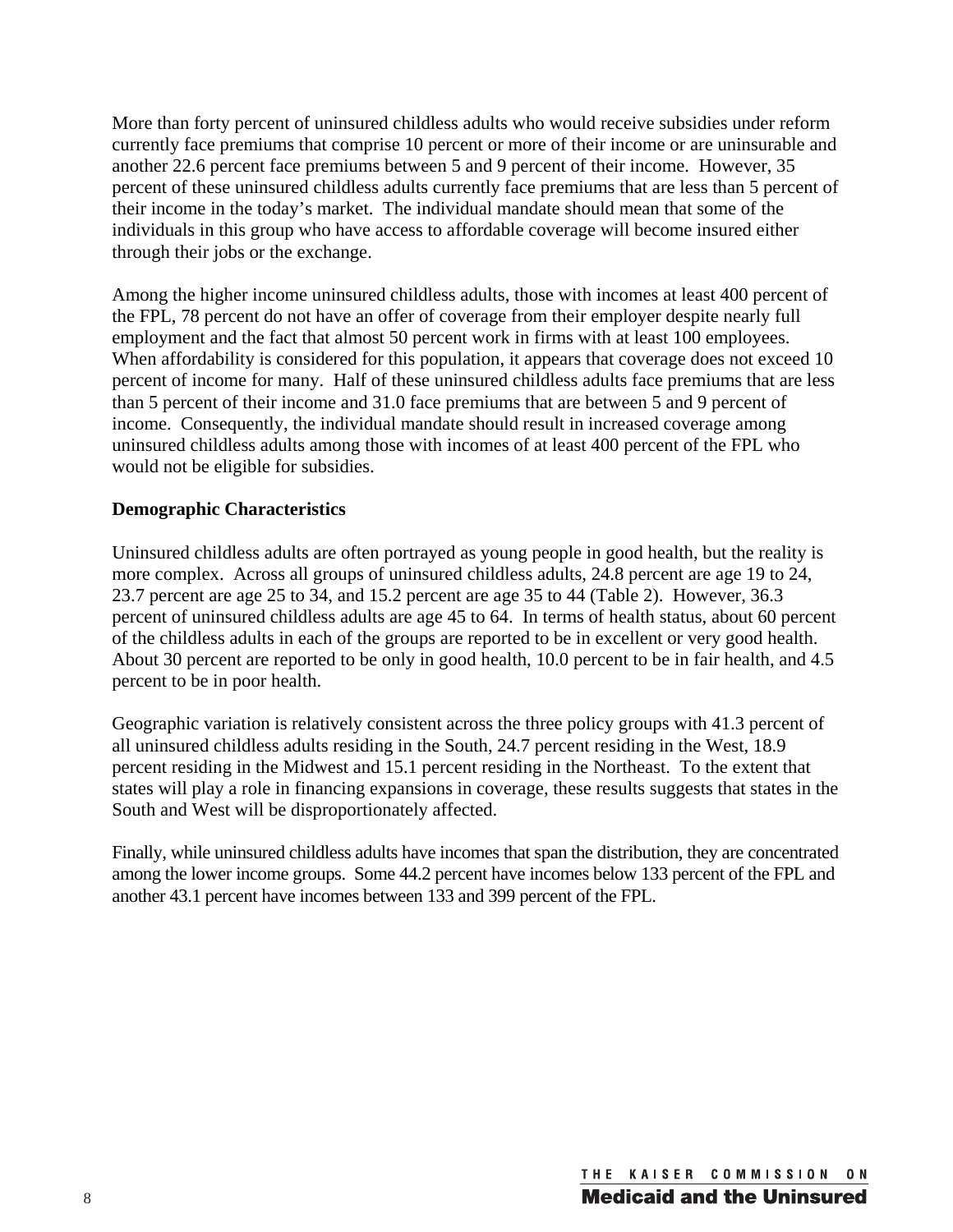|                            |                    |             | <b>Modeled Health Reform</b>                    |             |                                                 |                |                                          |                |  |  |  |  |
|----------------------------|--------------------|-------------|-------------------------------------------------|-------------|-------------------------------------------------|----------------|------------------------------------------|----------------|--|--|--|--|
|                            | Total              |             | Eligible for Medicaid,<br>Expansion to 133% FPL |             | Eligible for Public Subsidies,<br>133%-399% FPL |                | Not Eligible for<br>Subsidies, 400%+ FPL |                |  |  |  |  |
|                            |                    |             |                                                 |             |                                                 |                |                                          |                |  |  |  |  |
| Total                      | (millions)<br>21.8 | %<br>100.0% | (millions)<br>9.6                               | %<br>100.0% | (millions)<br>9.4                               | $\%$<br>100.0% | (millions)<br>2.8                        | $\%$<br>100.0% |  |  |  |  |
|                            |                    |             |                                                 |             |                                                 |                |                                          |                |  |  |  |  |
| Family Income as a Percent |                    |             |                                                 |             |                                                 |                |                                          |                |  |  |  |  |
| of the FPL                 |                    |             |                                                 |             |                                                 |                |                                          |                |  |  |  |  |
| Below 50% FPL              | 5.4                | 25.0%       | 5.4                                             | 56.5%       | 0.0                                             | 0.0%           | 0.0                                      | 0.0%           |  |  |  |  |
| 50-99% FPL                 | 2.5                | 11.3%       | 2.5                                             | 25.5%       | 0.0                                             | 0.0%           | 0.0                                      | 0.0%           |  |  |  |  |
| 100-132% FPL               | 1.7                | 7.9%        | 1.7                                             | 17.9%       | 0.0                                             | 0.0%           | 0.0                                      | 0.0%           |  |  |  |  |
| 133-199% FPL               | 3.7                | 17.2%       | 0.0                                             | 0.0%        | 3.7                                             | 39.8%          | 0.0                                      | 0.0%           |  |  |  |  |
| 200-299% FPL               | 3.7                | 17.0%       | 0.0                                             | 0.0%        | 3.7                                             | 39.4%          | 0.0                                      | 0.0%           |  |  |  |  |
| 300-399% FPL               | 2.0                | 9.0%        | 0.0                                             | 0.0%        | 2.0                                             | 20.8%          | 0.0                                      | 0.0%           |  |  |  |  |
| 400%+ FPL                  | 2.8                | 12.7%       | 0.0                                             | 0.0%        | 0.0                                             | 0.0%           | 2.8                                      | 100.0%         |  |  |  |  |
| Age                        |                    |             |                                                 |             |                                                 |                |                                          |                |  |  |  |  |
| 19-24                      | 5.4                | 24.8%       | 2.9                                             | 30.2%       | 2.2                                             | 23.4%          | 0.3                                      | 11.2%          |  |  |  |  |
| 25-34                      | 5.2                | 23.7%       | 2.3                                             | 23.4%       | 2.4                                             | 25.7%          | 0.5                                      | 18.0%          |  |  |  |  |
| 35-44                      | 3.3                | 15.2%       | 1.3                                             | 14.0%       | 1.4                                             | 15.4%          | 0.5                                      | 18.5%          |  |  |  |  |
| 45-54                      | 4.5                | 20.5%       | 1.8                                             | 18.3%       | 1.9                                             | 20.4%          | 0.8                                      | 28.6%          |  |  |  |  |
| 55-64                      | 3.4                | 15.8%       | 1.4                                             | 14.1%       | 1.4                                             | 15.1%          | 0.7                                      | 23.7%          |  |  |  |  |
| <b>Health Status</b>       |                    |             |                                                 |             |                                                 |                |                                          |                |  |  |  |  |
| Excellent                  | 5.5                | 25.2%       | 2.2                                             | 22.8%       | 2.5                                             | 26.8%          | 0.8                                      | 28.5%          |  |  |  |  |
| Very Good                  | 6.8                | 31.1%       | 2.6                                             | 27.1%       | 3.1                                             | 33.4%          | 1.0                                      | 37.3%          |  |  |  |  |
| Good                       | 6.4                | 29.2%       | 3.0                                             | 30.8%       | 2.7                                             | 28.3%          | 0.7                                      | 26.3%          |  |  |  |  |
| Fair                       | 2.2                | 10.0%       | 1.2                                             | 12.7%       | 0.8                                             | 8.5%           | 0.2                                      | 5.8%           |  |  |  |  |
| Poor                       | 1.0                | 4.5%        | 0.6                                             | 6.6%        | 0.3                                             | 3.0%           | 0.1                                      | 2.1%           |  |  |  |  |
| Region                     |                    |             |                                                 |             |                                                 |                |                                          |                |  |  |  |  |
| Northeast                  | 3.3                | 15.1%       | 1.5                                             | 15.4%       | 1.4                                             | 14.4%          | 0.5                                      | 16.6%          |  |  |  |  |
| Midwest                    | 4.1                | 18.9%       | 1.9                                             | 19.6%       | 1.8                                             | 18.8%          | 0.5                                      | 16.9%          |  |  |  |  |
| South                      | 9.0                | 41.3%       | 4.0                                             | 41.4%       | 3.9                                             | 41.7%          | 1.1                                      | 39.6%          |  |  |  |  |
| West                       | 5.4                | 24.7%       | 2.3                                             | 23.6%       | 2.4                                             | 25.2%          | 0.7                                      | 27.0%          |  |  |  |  |
| Race/Ethnicity             |                    |             |                                                 |             |                                                 |                |                                          |                |  |  |  |  |
| Hispanic                   | 4.1                | 18.6%       | 1.8                                             | 18.8%       | 1.9                                             | 20.0%          | 0.4                                      | 13.2%          |  |  |  |  |
| White, Non-Hispanic        | 12.3               | 56.4%       | 5.0                                             | 51.7%       | 5.5                                             | 58.1%          | 1.8                                      | 66.5%          |  |  |  |  |
| Black, Non-Hispanic        | 3.9                | 17.9%       | 2.1                                             | 22.1%       | 1.5                                             | 15.6%          | 0.3                                      | 11.5%          |  |  |  |  |
| Other, Non-Hispanic        | 1.5                | 7.1%        | 0.7                                             | 7.4%        | 0.6                                             | 6.3%           | 0.2                                      | 8.9%           |  |  |  |  |

#### **Table 2. Demographic Characteristics of Uninsured Childless Adults in Today's Market by Coverage Category Under Modeled Health Reform**

Notes: Childless adults ineligible due to income are those who would not qualify for either Medicaid or subsidies under modeled reform because their family income is above the income eligibility threshold for both. Childless adults who would not be eligible on the basis of immigration status are not included in these estimates. Estimates of uninsured childless adults reflect an adjustment for the underreporting of public coverage on the CPS. Family income is based on the income of the nuclear family unit composed of individuals eligible for a family health insurance policy.

Source: Urban Institute Health Policy Center Medicaid/CHIP Eligibility Model based on data from the 2008 Annual Social and Economic Supplement to the CPS.

## **DISCUSSION**

Health reform efforts being considered offer the promise of providing coverage to many uninsured childless adults who have been largely ignored by public health insurance programs. Addressing the health insurance needs of this population is critical to solving the problem of the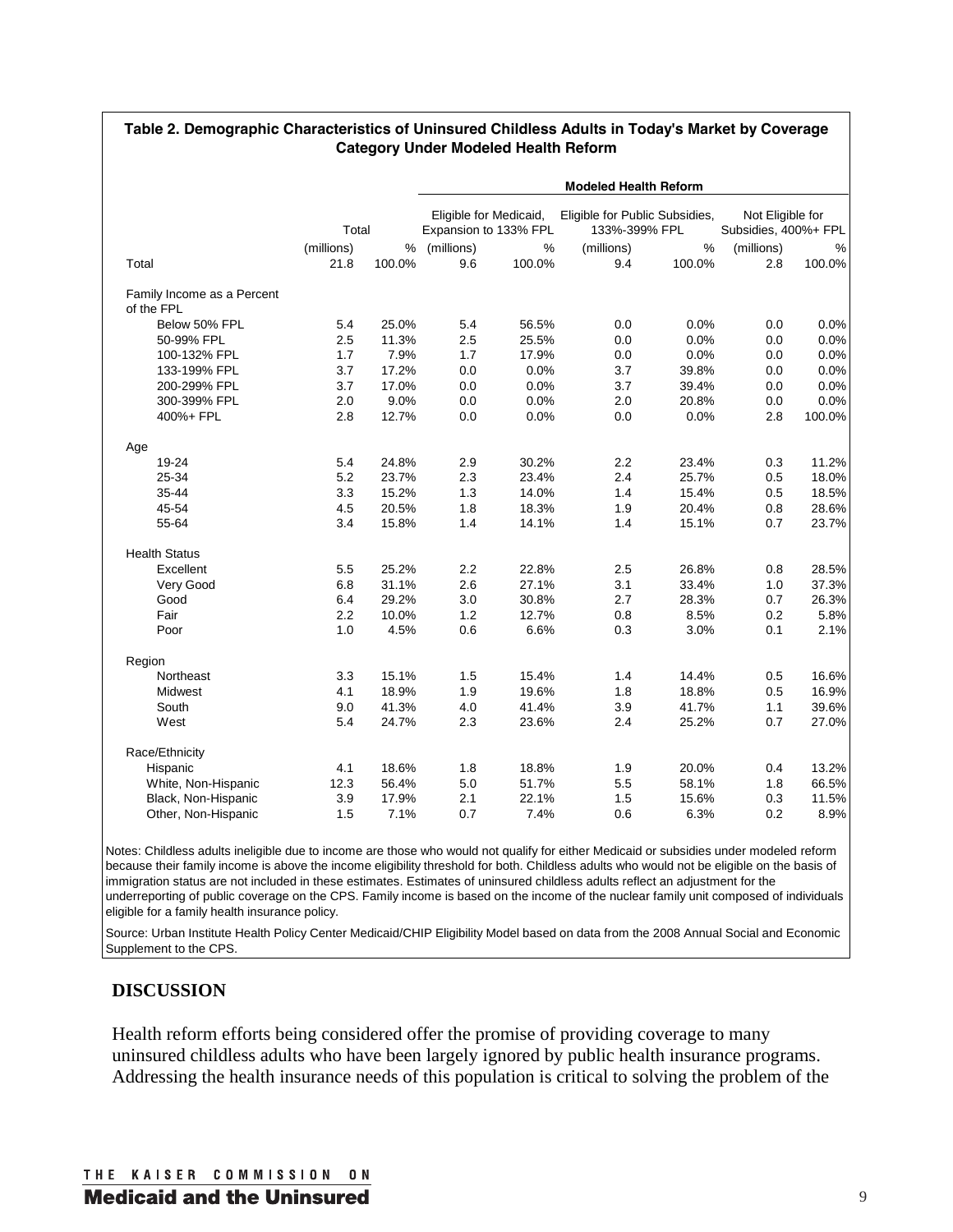uninsured since childless adults account for almost 60 percent of individuals without coverage in the United States.

Thirty-eight percent of uninsured childless adults could be covered under the Medicaid expansion to 133 percent of the FPL modeled for this analysis. This group is particularly vulnerable as they have virtually no access to employer-sponsored coverage and few, if any, affordable options in the non-group market. Moreover, only a handful of states have expanded broad public coverage for poor and near poor childless adults due to the categorical limitations on Medicaid matching funds. Consequently, the only hope of obtaining substantial coverage expansions for this population is health care reform at the federal level.

Importantly, the relative federal and state shares of the cost of covering childless adults who would be made eligible for the Medicaid program are neither fully described nor settled across the different proposals in Congress. Governors have recently expressed concern that reform efforts could result in unfunded mandates to the states and that it would be especially difficult for states to absorb additional fiscal responsibilities in the midst of this severe economic downturn. This issue is particularly relevant if current proposals are altered as they move through the legislative process given that the majority of uninsured childless adults who would be made eligible for the Medicaid program reside in southern states, which tend to be poorer and have less fiscal capacity. In addition, whether these childless adults are protected by Medicaid cost sharing and broad benefit packages will depend on whether they are served though the Medicaid program or through the exchange.

If subsidies were provided to individuals with incomes between 133 and 399 percent of the FPL, an additional 38 percent of uninsured childless adults would receive a subsidy to purchase insurance coverage in a reformed market. While childless adults who would receive subsidies have higher incomes than those who would be covered under a Medicaid expansion, they have little access to either public or employer-sponsored insurance coverage. Non-group coverage is also generally unaffordable for them under the current system. Subsidies available in a reformed health insurance market could provide access to affordable coverage for many of these individuals, and market reforms should make coverage obtainable for those who were previously uninsurable. At the same time, those who do have an offer of coverage may not be subject to the same affordability protections as those without an offer, potentially making them ineligible for subsidies in the face of unaffordable coverage.

A little less than a quarter of uninsured childless adults would neither be eligible for Medicaid coverage nor receive subsidies for coverage under reform efforts modeled here. About half of these uninsured childless adults have incomes at or above 400 percent of the FPL. Importantly, reform efforts in the health insurance market should make coverage more affordable and/or obtainable for this group and the individual mandate would compel many to purchase coverage. While individuals with incomes below 400 percent of the FPL who are not eligible for the Medicaid expansion nor to receive subsidies due to their immigration status could also benefit from market reforms, coverage is likely to remain unaffordable for them.

Under the current system, few low-income uninsured childless adults have access to affordable health insurance coverage and few states have the fiscal capacity and political will to provide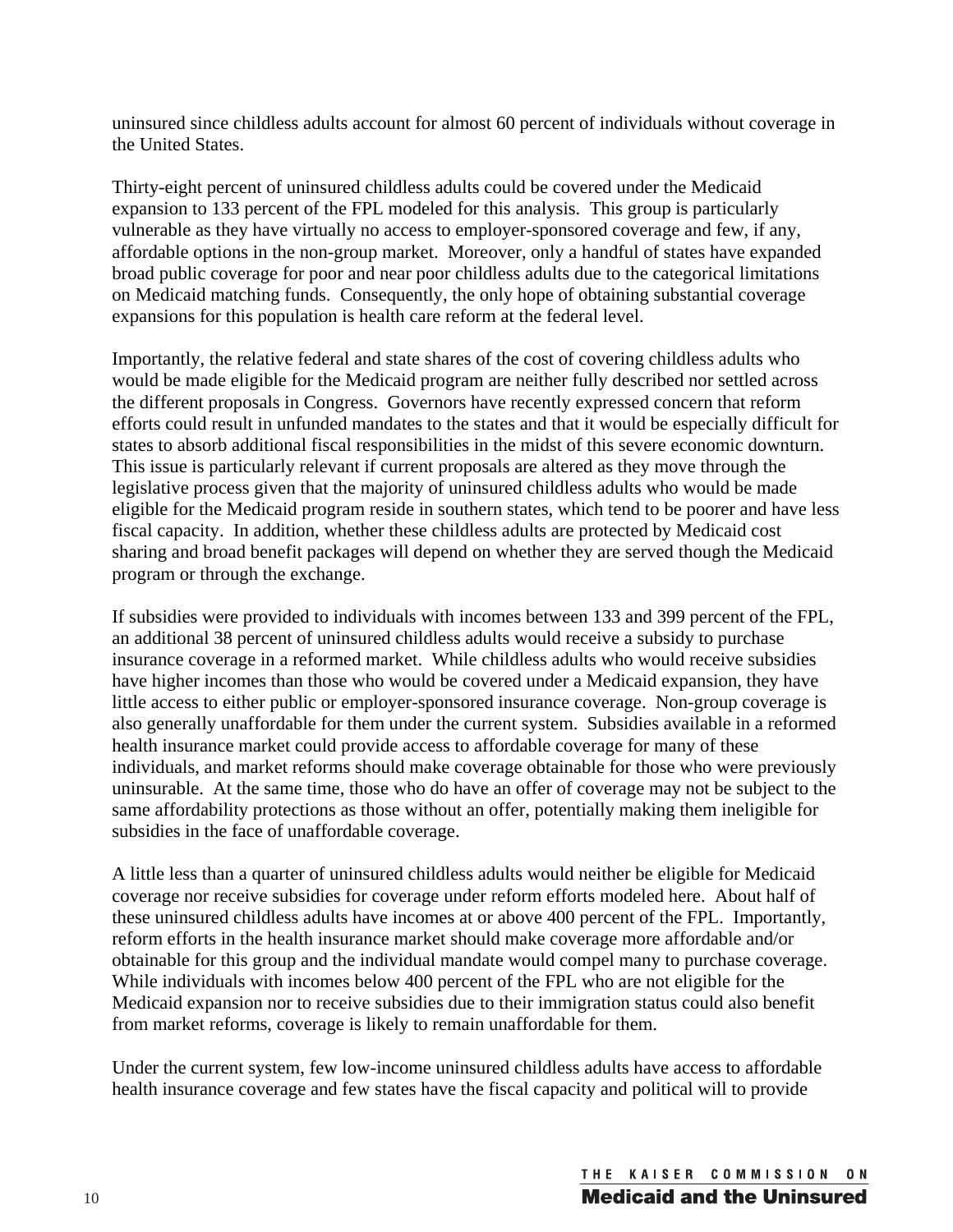coverage to them, especially in light of the recent economic downturn. Importantly, the number of uninsured is estimated to have grown from 43.9 million in 2007 to 49.1 million in 2009 and therefore the reform scenario here likely understates the number of uninsured childless adults.<sup>17</sup> In the absence of health care reform at the federal level, insurance coverage for uninsured childless adults will remain elusive and this population will continue to account for the majority of uninsured in America.

This brief was prepared by Lisa Dubay, Associate Professor at the Johns Hopkins University of Public Health and a visiting scholar at the Urban Institute and Allison Cook, Research Associate, and Bowen Garrett, Senior Research Associate, both with The Urban Institute. The research was supported by The Robert Wood Johnson Foundation and the Kaiser Family Foundation's Kaiser Commission on Medicaid and the Uninsured.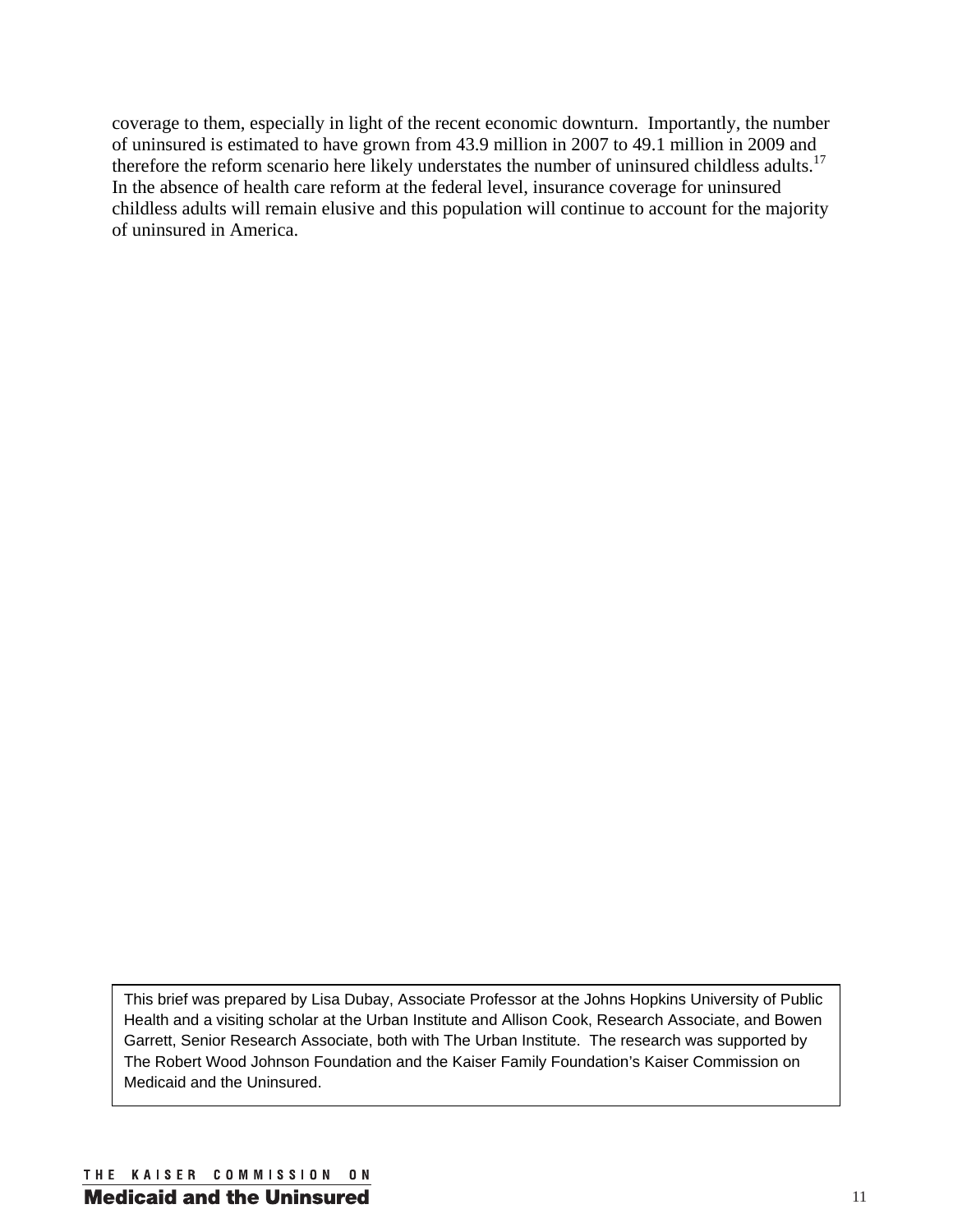#### **ENDNOTES**

<sup>1</sup> Ross, D. C. and C. Marks. "Challenges of Providing Health Coverage for Children and Parents in a Recession: A 50 State Update on Eligibility Rules, Enrollment and Renewal Procedures, and Cost Sharing Practices in Medicaid and SCHIP in 2009." Washington, D.C.: Kaiser Commission on Medicaid and the Uninsured, January 2009; Artiga, S., and K. Schwartz, "Expanding Health Coverage for Low-Income Adults: Filling the Gaps in Medicaid Eligibility," Kaiser Commission on Medicaid and the Uninsured (May 2009); updated by the Center for Children and Families.

 $2$  Artiga, S., and K. Schwartz, "Expanding Health Coverage for Low-Income Adults: Filling the Gaps in Medicaid Eligibility," Kaiser Commission on Medicaid and the Uninsured (May 2009); updated by the Center for Children and Families.

 $3$  ibid

<sup>4</sup> Henry J. Kaiser Family Foundation. "The Uninsured: A Primer." Washington DC, October 2008.<br><sup>5</sup> Henry J. Kaiser Family Foundation. "Focus on Health Reform: Health Care Reform Proposals." Washington:DC, July 2009.

<sup>6</sup> DeNavias C, B Proctor, and J Smith, US Census Bureau, Current Population Reports, P60-235, Income, Poverty, and Health Insurance coverage in the United States: 2007, US Government Printing office, Washington, DC, 2008.

 $\frac{7}{1}$  The eligibility model takes into account state-level eligibility requirements for Medicaid and CHIP eligibility pathways and applies them to person and family level data from the March Supplement to the CPS to simulate the eligibility determination process. Because the CPS does not collect information on monthly income, it is not possible to determine how eligibility status changes as a result of income fluctuations throughout the year. In addition, the model does not take into account child support disregards in determining eligibility. Moreover, while the model primarily simulates eligibility for Medicaid or CHIP coverage that offers a full set of benefits, some adults included in eligibility estimates may be eligible for coverage that is subject to benefit limitations, enrollment caps, or employment requirements outside the scope of the state's regular Medicaid program. The model does not however capture eligibility for coverage associated with family planning or prenatal services. For additional information on the model, see Dubay, L., J. Holahan, and A. Cook. "The Uninsured and the Affordability of Health Insurance Coverage." *Health Affairs* 26(1): w22-w30. 2007.<br><sup>8</sup> March 2004 CPS estimates of immigrant status were developed by Passell and estimates derived from the two

sample estimation technique are consistent with those produced using the March 2008 CPS ( Passel J. and D. Cohen. "A Portrait of Unauthorized Immigrants in the United States." Washington, DC: Pew Hispanic Center, April 2009). 9

<sup>9</sup> The undercount adjustment partially adjusts the CPS to administrative estimates of Medicaid and CHIP enrollment. For more information, see Dubay, L., J. Holahan, and A. Cook. "The Uninsured and the Affordability of Health Insurance Coverage." Health Affairs 26(1): w22-w30. 2007.

<sup>10</sup> Non-group premiums vary based on age, sex and health status and reflect geographic variation in health care costs. Non-group premiums reflect types of non-group policies sold and are less comprehensive than employersponsored policies.

11 For a more detailed discussion of HIPSM see Holahan, J, B Garrett, I Headen, and A Lucas. "Health Reform: The Cost of Failure." Washington DC: The Urban Institute, May 2009 and Garrett, B., J. Holahan, A. Cook, I. Headen, and A. Lucas, "The Coverage and Cost Impacts of Expanding Medicaid". The Henry J. Kaiser Family Foundation, May 2009.

 $12$  For individuals the cost of coverage is the cost for the individual, either the employee share for those with offers and the private non-group premium for those without offers. For individuals in families, the cost of coverage is the cost of family coverage.

<sup>13</sup> For the uninsured childless adults considered in this analysis, the average employee premium is \$1035 and the average non-group premium is \$4292. For 12 percent of the sample this represents a family premium and for 82 percent an individual premium.

<sup>14</sup> There are no empirical estimates of the share of the uninsured or of those who report to be in fair or poor health who are uninsurable. In a study of underwriting practices, cases of individuals and families in less than perfect health but with varying health conditions were presented to underwriters. Thirty-five percent of the time, these individuals were denied coverage. (K. Pollitz, R. Sorian and K. Thomas, "How accessible is Individual Health Insurance for Consumers in Less than Perfect Health?" Washington, DC: Henry J. Kaiser Family Foundation, June 2001.) For the purpose of this analysis, 50 percent of those in fair and poor health were designated as uninsurable. This methodology results in 9.0 percent of uninsured parents being categorized as uninsurable. While not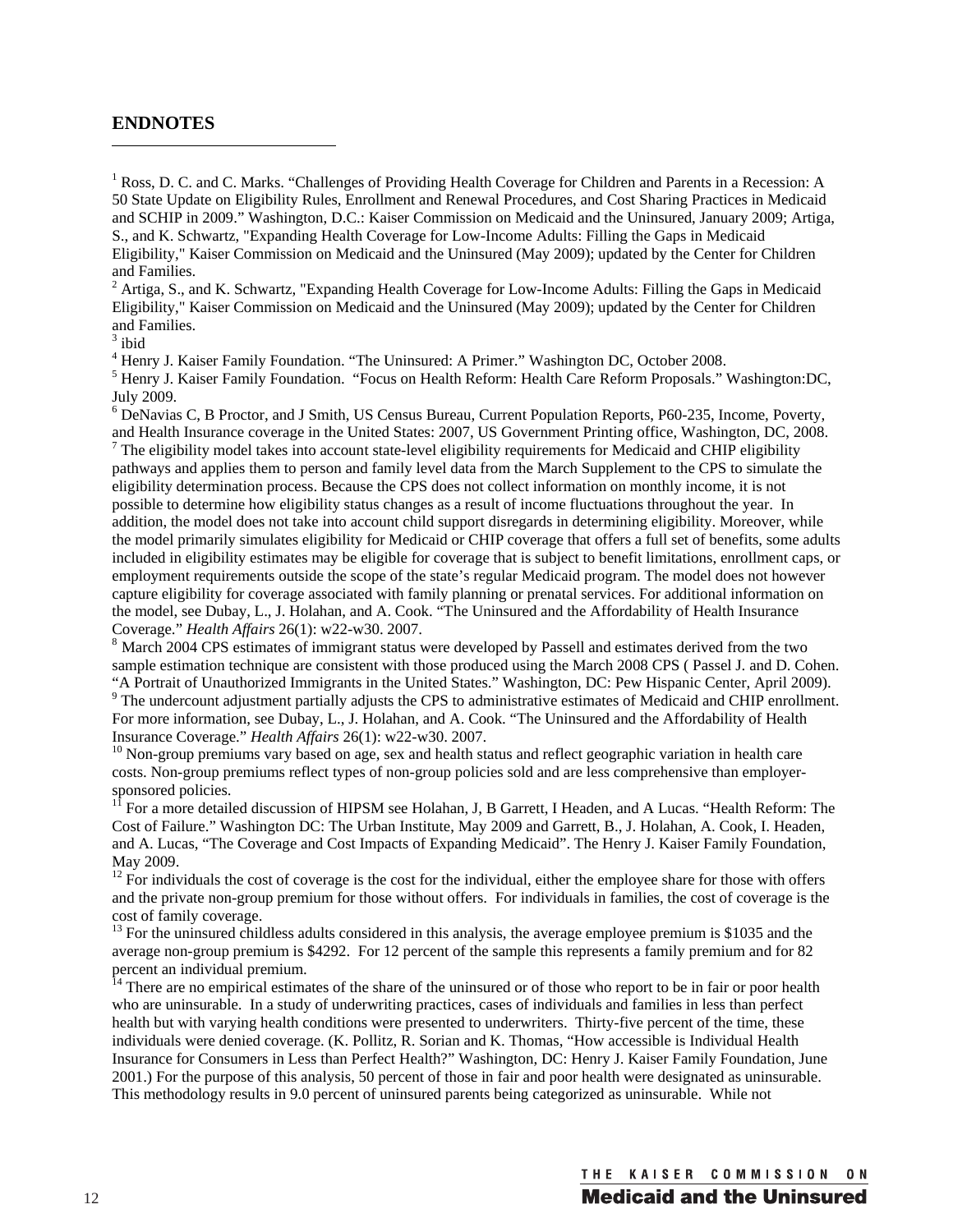necessarily comparable, these estimates are broadly consistent with those from the insurance industry that show 11.3 percent of applications they underwrite are denied coverage. (American Health Insurance Plans. "Individual Health Insurance 2006-2007. A Comprehensive Survey of Premiums, Availability and Benefits." Washington DC: AHIP December 2007.)

<u> 1989 - Andrea Santa Andrea Andrea Andrea Andrea Andrea Andrea Andrea Andrea Andrea Andrea Andrea Andrea Andr</u>

<sup>15</sup> Family income is defined as the income of the nuclear family unit composed of those eligible for a family health insurance policy. This family definition is used because it more closely aligns with the family unit used by states in determining income eligibility for Medicaid and CHIP than Census family or subfamily units.

 $16$  The March 2007 CPS indicates that there were 45 million uninsured non-elderly persons in the US. After adjusting for the Medicaid undercount, this number is reduced by 1.1 million uninsured children.

<sup>17</sup> Holahan, J., B. Garrett, I. Headen, A. Lucas, "Health Reform: The Cost of Failure". The Robert Wood Johnson Foundation, May 2009.